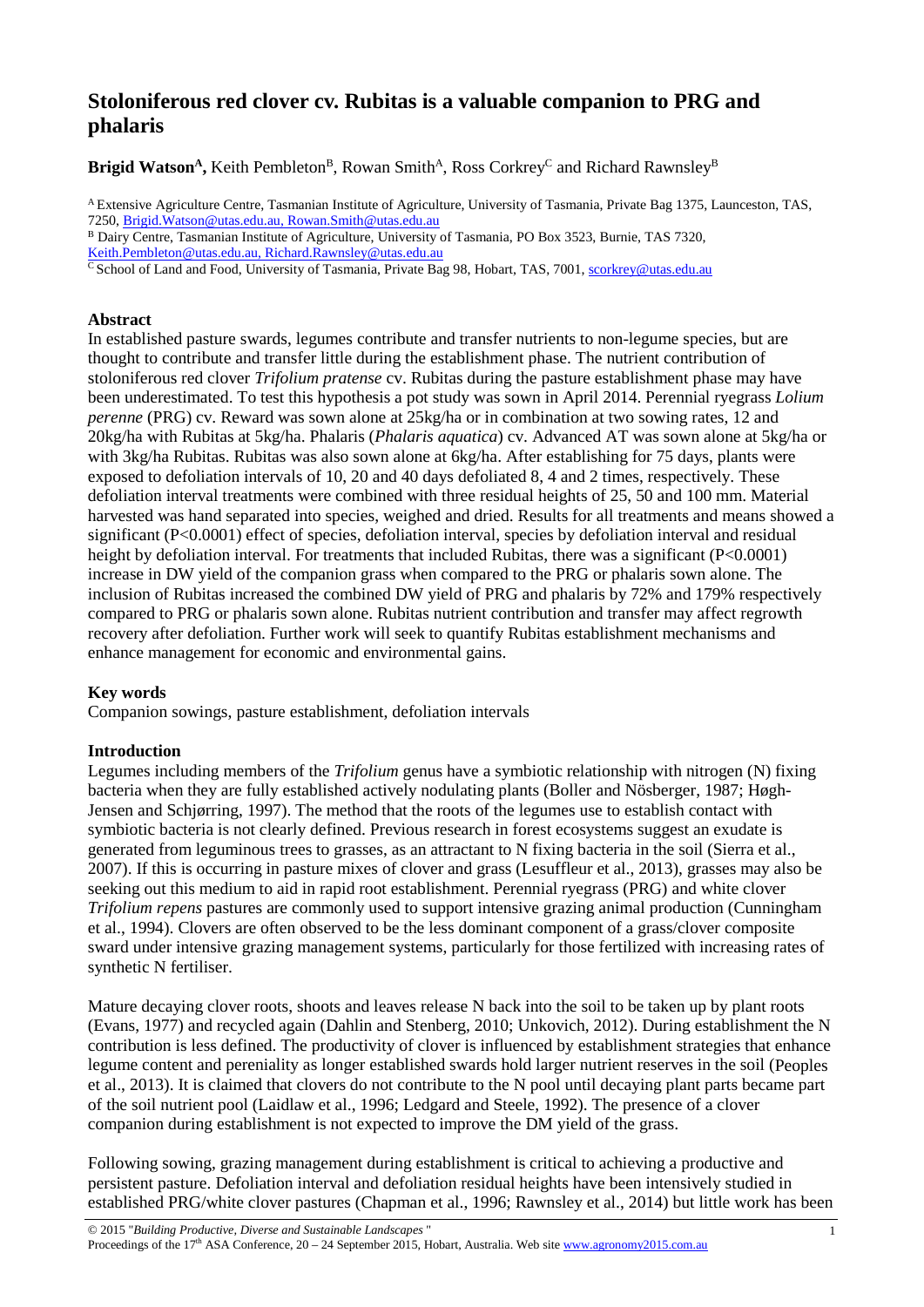done with stoloniferous red clover and grasses during the establishment phase.This experiment aimed to investigate the effects of varying defoliation interval and residual height treatments on dry weight (DW) yields during the establishment of differing mixed clover and grass swards.

## **Methods**

Six pasture treatments were sown in 200 mm pots as monocultures of stoloniferous red clover cv. Rubitas 6 kg/ha, Reward PRG 25 kg/ha, Advanced AT phalaris 5 kg/ha and combinations of Rubitas 5 kg/ha & Reward 20 kg/ha, Rubitas 5 kg/ha & Reward 12 kg/ha, Rubitas 5 kg/ha & Advanced AT 3 kg/ha. Pots were initially located outside and species treatments sown in April 2014. In May 35 days after sowing (DAS) four replicates of each treatment were placed in a glass house maintained at 20°C arranged as a completely randomised design. Rubitas stoloniferous red clover was scarified and inoculated with Rhizobium Group B. Fertiliser Starter blend + Mg 1000kg/ha 30 DAS, trace elements Basix Reset™ 15L/ha 31 DAS and Potassium 50kg/ha 66 DAS were applied. Plants were thinned to represent plant density for each sowing rate. At 65 DAS all treatments received a co-variant cut to 50 mm. The first defoliation treatments commenced 75 DAS. Treatments were defoliated for 80 days at 10, 20, and 40 days to residual heights of 25 mm, 50 mm, and 100 mm and re- randomised (CRD) after defoliation. All material was cut, collected, weighed, hand separated into species composition and dried at 60 °C for 48 hours. Cumulative dry matter (DM) yields were analysed using proc mixed in SAS 9.3 assuming a completely randomised design. After examining quantile plots of residuals a log transformation was selected. Effects were considered significant at P<0.05.

#### **Results**

Fixed effects for all treatments and means showed significant effects ( $F_{5, 157}=63.15$ , P<.0001) of species and species by defoliation interval  $(F_{10, 157}=5.95, P<.0001)$ . A three way interaction of species by defoliation interval by residual height was also significant  $(P< 0.0002)$ . The effect of residual height or species by residual height was not significant (P>0.05). Comparing species effects (Table 1) the DM results were consistently higher (P<0.0001) when Rubitas was sown as a companion with PRG. PRG sown with Rubitas at 20kg/ha produced 66% more DM, PRG at 12kg/ha 77% more than PRG sown alone. Phalaris sown with Rubitas produced 179% more DM than phalaris sown alone. There was no significant (P>0.05) difference in PRG DW yield (97.31 kg/ha) at the higher and lower sowing rates of 20 or 12 kg/ha when in combination with Rubitas. The yield increase for the Reward PRG only component at the 20 kg sowing rate was 27% and at 12 kg sowing rate was 32%. The Advanced AT phalaris only component yield increase was 72%.

| species                    | Yield kg/DM /ha<br>% clover |          | % grass |
|----------------------------|-----------------------------|----------|---------|
|                            |                             |          |         |
| <b>Reward PRG</b>          | $853.17(6.66\pm0.182)$      | $\theta$ | 100     |
| Reward 20/Rubitas          | $1414.27(7.14\pm0.182)$     | 20       | 80      |
| Reward12/Rubitas           | $1511.58(7.15\pm0.182)$     | 24       | 76      |
| Advanced AT phalaris       | $361.94 (5.81 \pm 0.190)$   | $\theta$ | 100     |
| <b>Advanced AT/Rubitas</b> | $1008.72(6.63\pm0.182)$     | 43       | 57      |
| Rubitas                    | 869.51 (6.43±0.202)         | 100      | 0       |

**Table 1.The cumulative mean dry matter yield (kg DM/ha) of each species treatment. Values presented are the back transformed means. Values in parenthesis are the transformed means± the standard errors % clover and grass shown for monoculture and combination treatments**

There was a significant (P<0.0001) species by defoliation interval effect on DM yield (Table 2). A defoliation interval of 40 days resulted in a 71% and 60% decline in cumulative DM yield in comparison to defoliation intervals of 20 and 10 days, respectively. A defoliation interval of 20 days resulted in a significantly higher (37% increase) cumulative DM yield in comparison to a defoliation interval of 10 days.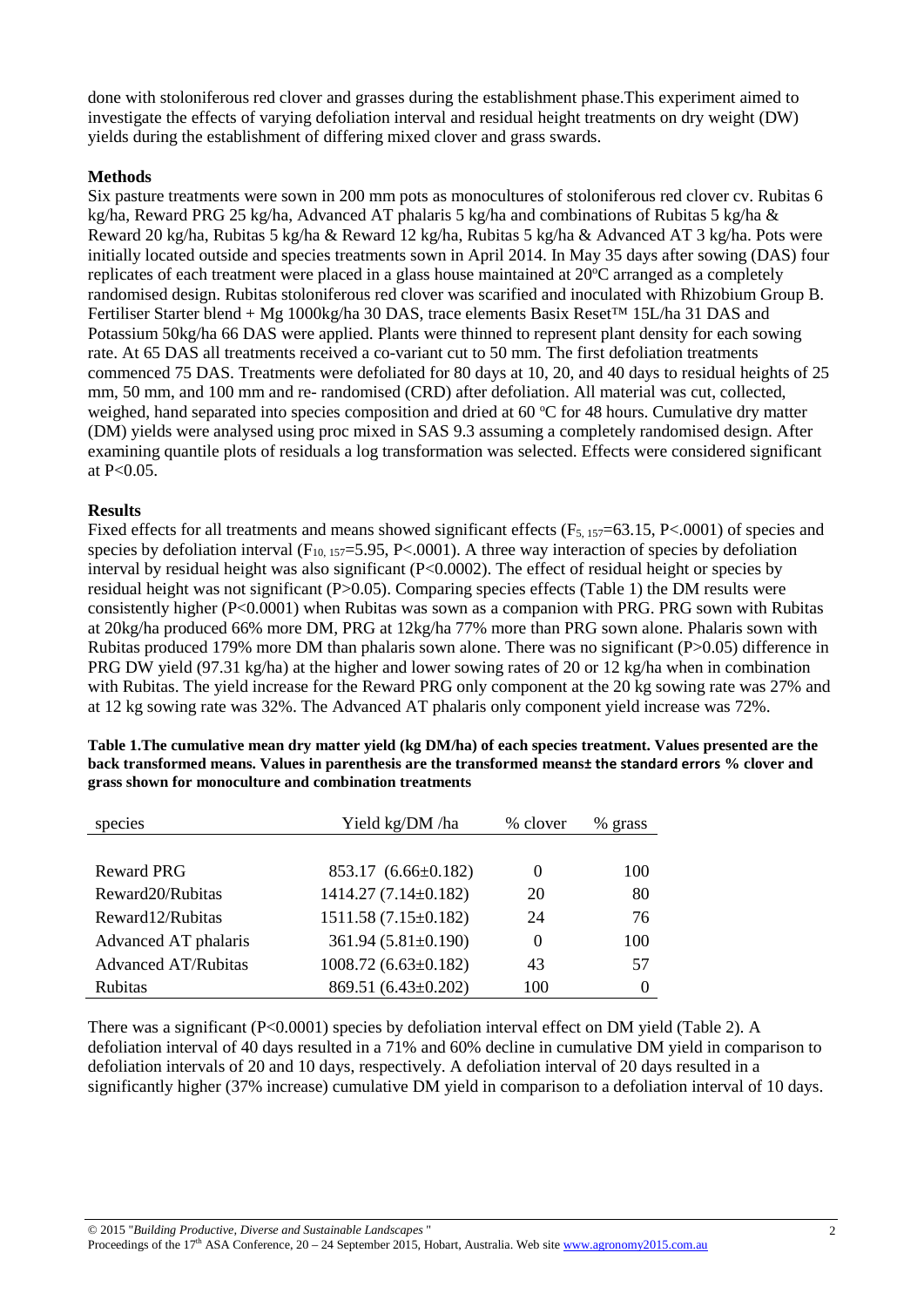**Table 2.The cumulative dry matter yield (kg/DM/ha) for each species treatment by each defoliation interval treatment. Values presented are the back transformed means. Values in parenthesis are the transformed means± the standard errors**

| species                    | defoliation interval |                    |                    |
|----------------------------|----------------------|--------------------|--------------------|
|                            | 10 days              | 20 days            | 40 days            |
| <b>Reward PRG</b>          | 864.09               | 1218.14            | 477.29             |
| Reward 20/Rubitas          | 1466.12              | 2011.04            | 765.63             |
| Reward 12/Rubitas          | 1713.22              | 2180.52            | 641.01             |
| Advanced AT phalaris       | 313.83               | 527.56             | 244.43             |
| <b>Advanced AT/Rubitas</b> | 1239.34              | 1494.43            | 292.37             |
| Rubitas                    | 902.03               | 1498.30            | 208.19             |
| average                    | 1083.11              | 1488.33            | 438.15             |
| SЕ                         | $(6.80 \pm 0.182)$   | $(7.19 \pm 0.182)$ | $(5.91 \pm 0.196)$ |

## **Discussion**

The legume of choice in high production irrigated systems is white clover. White clover has a tap root not unlike red clover initially. The tap root is replaced with adventitious roots at around two years after sowing white clover [\(Black et al., 2009\)](#page-3-13). Storage of nutrients is somewhat restricted after this occurs in white clover. Rubitas may improve yield as a legume companion with grasses.This plant unlike other red clovers has a distinct advantage as it is stoloniferous. This attribute makes it more suited to repeated defoliation [\(Seresinhe](#page-3-14)  [et al., 1994;](#page-3-14) [Van Minnebruggen et al., 2014\)](#page-3-15) giving it some similarity in management to white clover. The inclusion of Rubitas as an alternative legume to white clover may suit irrigated pastures sown in autumn or spring.

In this experiment both PRG and Phalaris responded to autumn establishment under irrigation when sown with Rubitas as a legume companion. Defoliation interval was shown to be important but residual height had no effect on DM yield. Rate of sowing in PRG had no effect on DM yield. Reward PRG sown as a monoculture was similar in DM to Rubitas sown alone suggesting a combination of the two species would produce a similar DM yield. However, in this trial the yield was shown to be greater in the companion sowing than in the monoculture combined yields. In the Advanced AT / Rubitas mixed sward the above theory of similar DM yield would hold, as the individual DM of phalaris and Rubitas was similar to when they were sown together. Advanced AT is slow to establish and the lower DM yield was possibly due to this morphological factor.

Defoliation interval results across all treatments support the current thinking that more frequent defoliation can decrease DM production. When the defoliation frequency is too great, as shown in the 10 day defoliation interval results, some depression in yield would be expected. When the defoliation frequency was extended to 40 days a larger depression in yield occurred. The 20 day interval was found to be optimal for defoliation and regrowth even with three residual heights imposed. The species selected and the defoliation intervals imposed favoured a response to 20 days based on PRG optimum interval for regrowth. The increase in DM produced at establishment with PRG cannot be explained by inclusion of Rubitas. The slower establishing phalaris combination showed a greater increase in DM but this can be attributed to the presence of Rubitas.

#### **Conclusion**

Rubitas red clover has the potential to contribute at establishment, as well as the longer term life of the pasture in combination with PRG or phalaris. The mechanism by which DM yield is affected and enhanced by the inclusion of Rubitas needs explanation. Measurement of components in the grass/clover composite sward and growth indices would add greatly to the knowledge of establishment interaction. Future field experiments should include white clover combinations as well as Rubitas when testing establishment effects on DM.